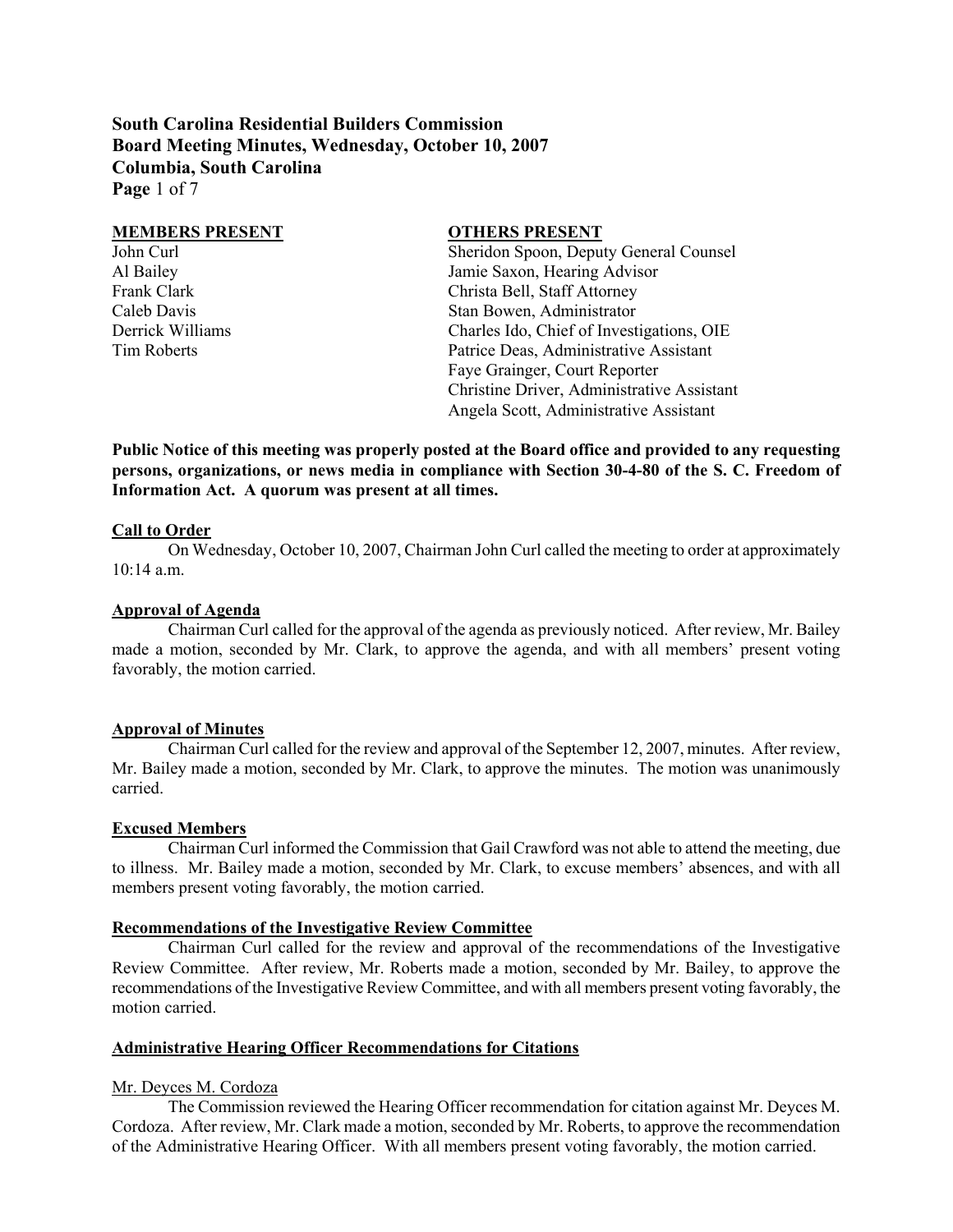# **South Carolina Residential Builders Commission Board Meeting Minutes, Wednesday, October 10, 2007 Columbia, South Carolina Page** 2 of 7

### Mr. Damon McDuffee

The Commission reviewed the Hearing Officer recommendation for the citation against Mr. Damon McDuffee. After review, Mr. Davis made a motion, seconded by Mr. Clark, to approve the recommendation of the Administrative Hearing Officer. With all members present voting favorably, the motion carried.

### Ms. Cynthia Peake

The Commission reviewed the Hearing Officer recommendation for the citation against Ms. Cynthia Peake. After review, Mr. Roberts made a motion, seconded by Mr. Davis, to approve the recommendation of the Administrative Hearing Officer. With all members present voting favorably, the motion carried.

Mr. Clark made a motion, seconded by Mr. Williams for the Commission to go into executive session for legal advice. The motion was unanimously carried. Mr. Williams made a motion seconded by Mr. Clark to come out of executive session. The Commission returned to public session. The Chairman stated for the record that no action had been taken in executive session.

### **Application Review**

Mr. Michael Bunch - Request for Reinstatement of License

The Commission reviewed Mr. Michael Bunch request for reinstatement. Mr. Bunch was sworn in by Mrs. Faye Grainger. Mr. Bunch waived his right to counsel. Mr. Stan Bowen, informed the Commission that Mr. Bunch requested to appear before the Commission to be considered for reinstatement of his residential specialty license. After review, of Mr. Bunch's application it was found that a Do Not Renew Order was issued against his license, and questions arose regarding Mr. Bunch's sled report.

Mr. Bunch testified that he did not receive the notice of the complaint filed against him and he did not think that his arrest record was important because, the crimes happened when he was younger. He is trying to get his license reinstated in order to work for licensed contractors doing framing work.

**Motion:** Mr. Davis moved to reinstate Mr. Bunch's residential builder's license with a two (2) year probationary status and he is required to obtain the statutory bond. Mr. Roberts seconded the motion, and with all members present voting favorably, the motion carried.

Douglas A. Bondreau – Mr. Bowen informed the Commission that Mr. Bondreau answered "yes" that he had claims and judgments filed against him.

Mr. Bondreau testified that a lien was filed against him because of an ad placed in the Yellow Pages. He went to court to take care of the matter but was informed that he needed an attorney present.

**Motion:** Mr. Clark moved to approve Mr. Bondreau's application to sit for the residential builder's examination. Mr. Roberts seconded the motion, and with all members present voting favorably, the motion carried.

Thomas Alston – Mr. Bowen informed the Commission that Mr. Alston was not present and requested a continuous.

### **No Action Was Taken**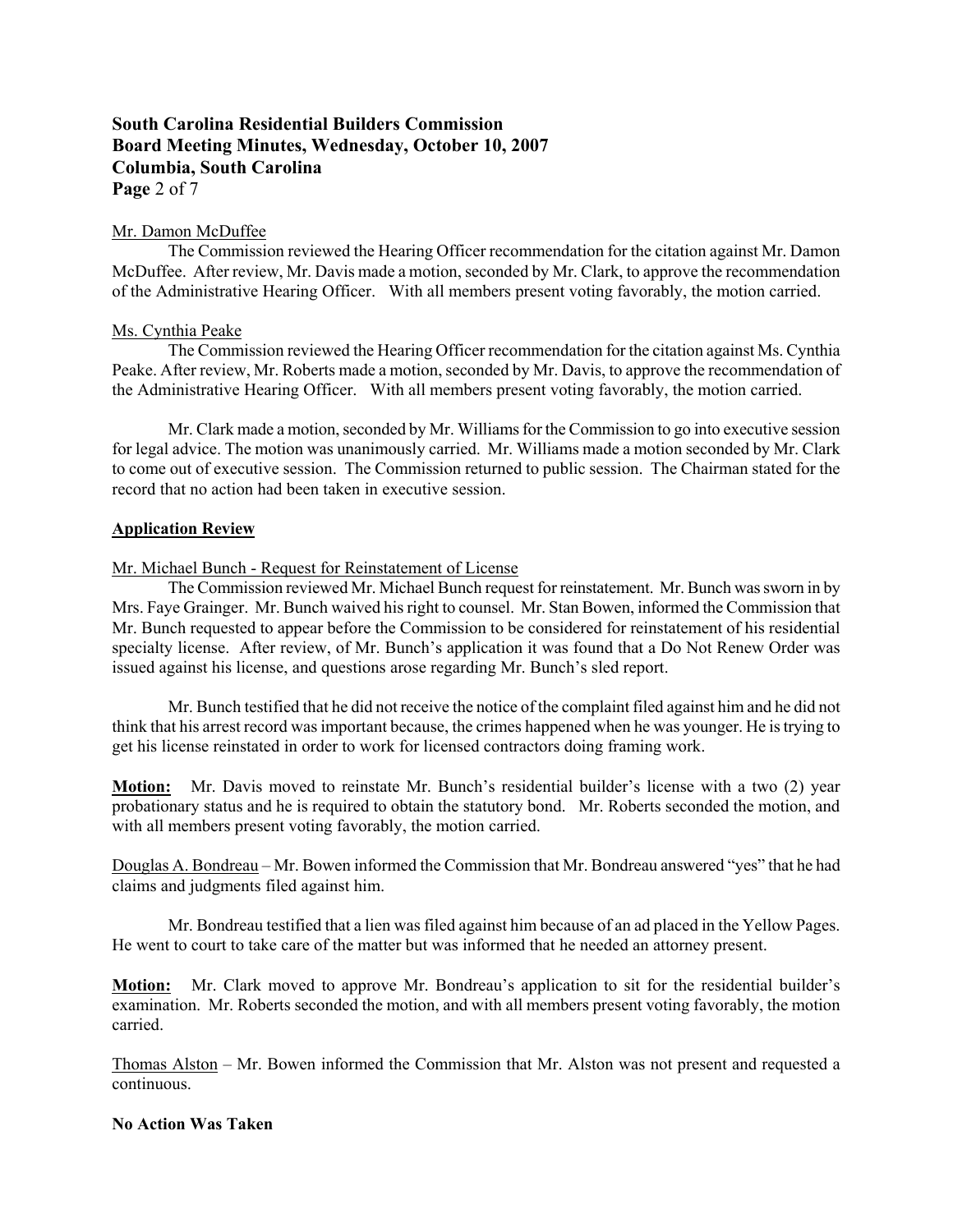# **South Carolina Residential Builders Commission Board Meeting Minutes, Wednesday, October 10, 2007 Columbia, South Carolina Page** 3 of 7

Roger Partridge – Mr. Bowen informed the Commission that staff did not approve Mr. Partridge's application because he answered no to question four (4) "no" liens where filed against him.

Mr. Bailey recused himself because of a prior business relationship with Mr. Partridge.

Mr. Partridge testified that this case is currently in the court of appeal awaiting a court date.

**Motion**: Mr. Clark made a motion to grant Mr. Partridge specialty license, until such time the appeal hearing is held and if the judgment stands he must make restitution in order to continue operating with a specialty license. Mr. Partridge must appear before the Commission for reinstatement. Mr. Davis seconded the motion, and with all members present voting favorably, the motion carried.

Stefano D. Dixon - Mr. Bowen informed the Commission that Mr. Dixon's application stated that he had been convicted of criminal convictions.

Mr. Dixon testified that in 2002 he pled guilty to the charge of possession to distribute crack cocaine. He had to serve a probation sentence, forty (40) hours community service, pay court fees and random drug testing. He informed the Commission that he has learned a lesson and asked that his license be granted.

**Motion:** Mr. Roberts moved to grant Mr. Dixon's a specialty contractor license and he is required to obtain the statutory bond. Mr. Williams seconded the motion, and with all members present voting favorably, the motion carried.

Mr. Daniel Elmaleh – Mr. Bowen informed the Commission that Mr. Elmaleh was present to ask the Commission to accept his work experience that he submitted on his residential builder's application.

Mr. Elmaleh testified that he is currently and has been employed with EPCON Communities for one year. He has more than ten (10) years in the building and real estate banking.

**Motion:** Mr. Davis moved to accept Mr. Elmaleh's work experience to sit for the residential builder's exam. Mr. Roberts seconded the motion, and with all members voting favorably, the motion carried.

John Duncan, III – Mr. Bowen informed the Commission that Mr. Duncan answered "yes" that he was convicted of criminal convictions.

Mr. Duncan testified that he was convicted of second degree burglar in 1999. He served five (5) years in prison and currently serving a five (5) year probation sentence. He testified that he has made some mistakes and currently participating in a program that helps troubled men and women gain work experience.

Mr. Caveril Price testified that Mr. Duncan is currently working for him remodeling homes. He currently supervises a program through Housing Authority that gives young men and women the opportunity to turn their life around and gain work experience.

**Motion:** Mr. Davis moved to grant Mr. Duncan's specialty application with a four (4) year probationary status and he is required to obtain the statutory bond. Mr. Williams seconded the motion, and with all members voting favorably, the motion carried.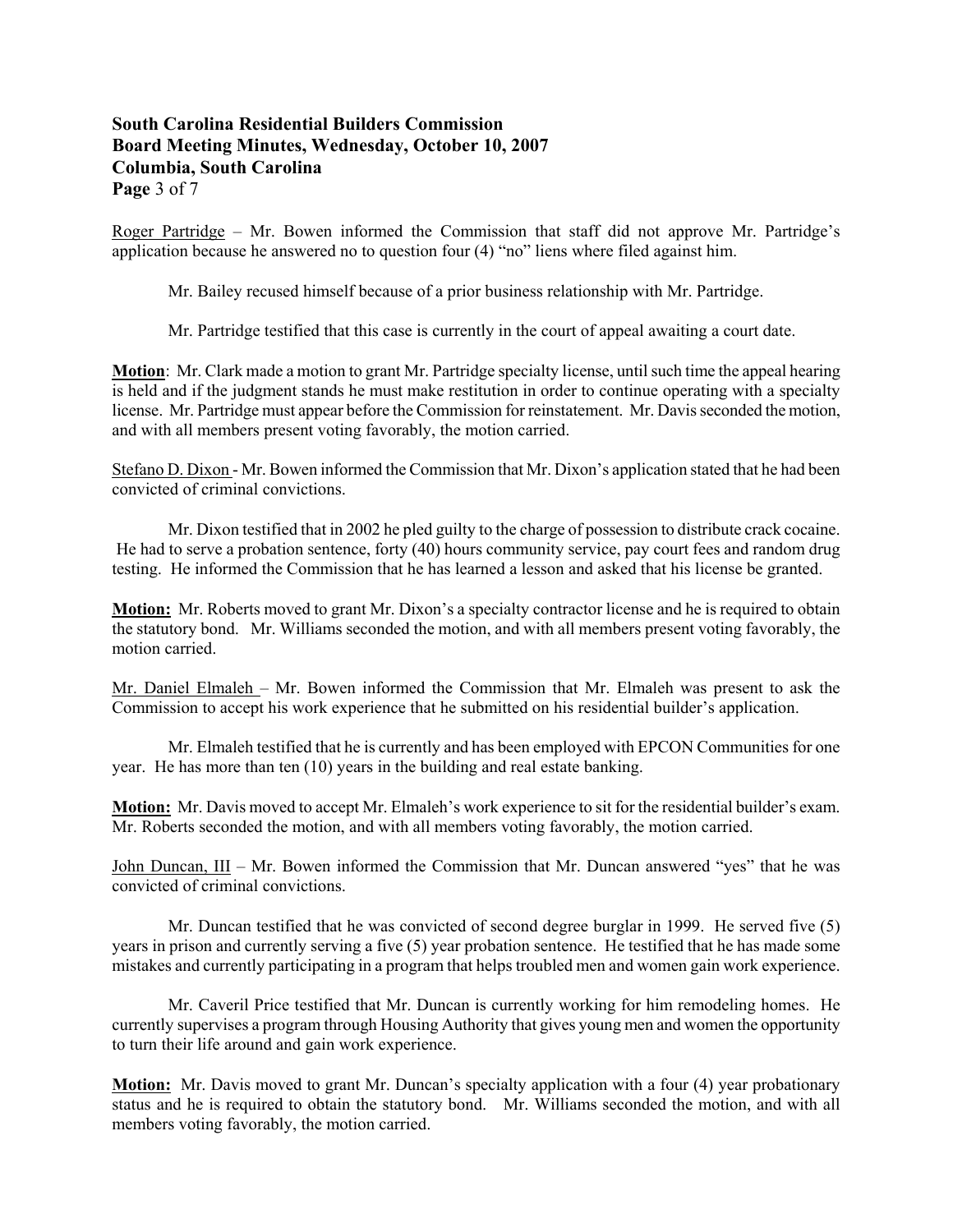# **South Carolina Residential Builders Commission Board Meeting Minutes, Wednesday, October 10, 2007 Columbia, South Carolina Page** 4 of 7

Mr. Ryan Harbit – Mr. Bowen informed the Commission that Mr. Harbit was not present and requested a continuous.

## **No Action Was Taken**

David Foreman - Mr. Bowen informed the Commission that Mr. Foreman answered "yes" to question 2 on his residential builders' application inquiring about criminal convictions.

Mr. Foreman testified that ten (10) years ago he was charged with breaking and entering. He received a five (5) years probation sentence which he has completed.

**Motion:** Mr. Bailey moved to approve Mr. Foreman's application to sit for the residential builder's examination; and if he passes the examination a licensed is issued with a two (2) years probationary status and he is required to obtain the statutory bond. Mr. Roberts seconded the motion, and with all members voting favorably the motion carried.

Jim Groman - Mr. Bowen informed the Commission that Mr. Groman was present to ask the Commission to accept his work experience that he submitted on his residential builder's application.

Mr. Groman testified that he did not have any work experience under a licensed builder but, he has experience doing renovation on his own home. Mr. Groman presented pictures of the renovation work he did on his home.

**Motion:** Mr. Williams moved to accept Mr. Groman's work experience to sit for the residential builder's exam. Mr. Roberts seconded the motion, and with all members voting favorably, the motion carried.

Christopher Davis - Mr. Bowen informed the Commission that Mr. Davis was present to ask the Commission to accept his work experience that he submitted on his residential builder's application.

Mr. Davis testified that he has had a South Carolina Master Plumbers license for three (3) years. He has worked as a plumber with a business that has been in his family for twenty (20) years.

**Motion:** Mr. Williams moved to accept Mr. Davis' work experience to sit for the residential builders plumbing exam. Mr. Clark seconded the motion, and with all members voting favorably, the motion carried.

## **Request for Grandfathered License**

Morris Blackwell – Mr. Bowen informed the Commission that Mr. Blackwell is requesting that he be grandfathered with an electrical and plumbing license.

Mr. Blackwell testified due to illness he did not renew his license in 2006. He is requesting that he be granted a grandfather license due to his age. He has over forty-three (43) years experience in the plumbing and electrical business, and he missed the window of opportunity to obtain the grandfathered license.

**Motion**: Mr. Davis moved to grant Mr. Blackwell a grandfathered residential electrical and plumbing license. Mr. Clark seconded the motion, and with all members voting favorably, the motion carried.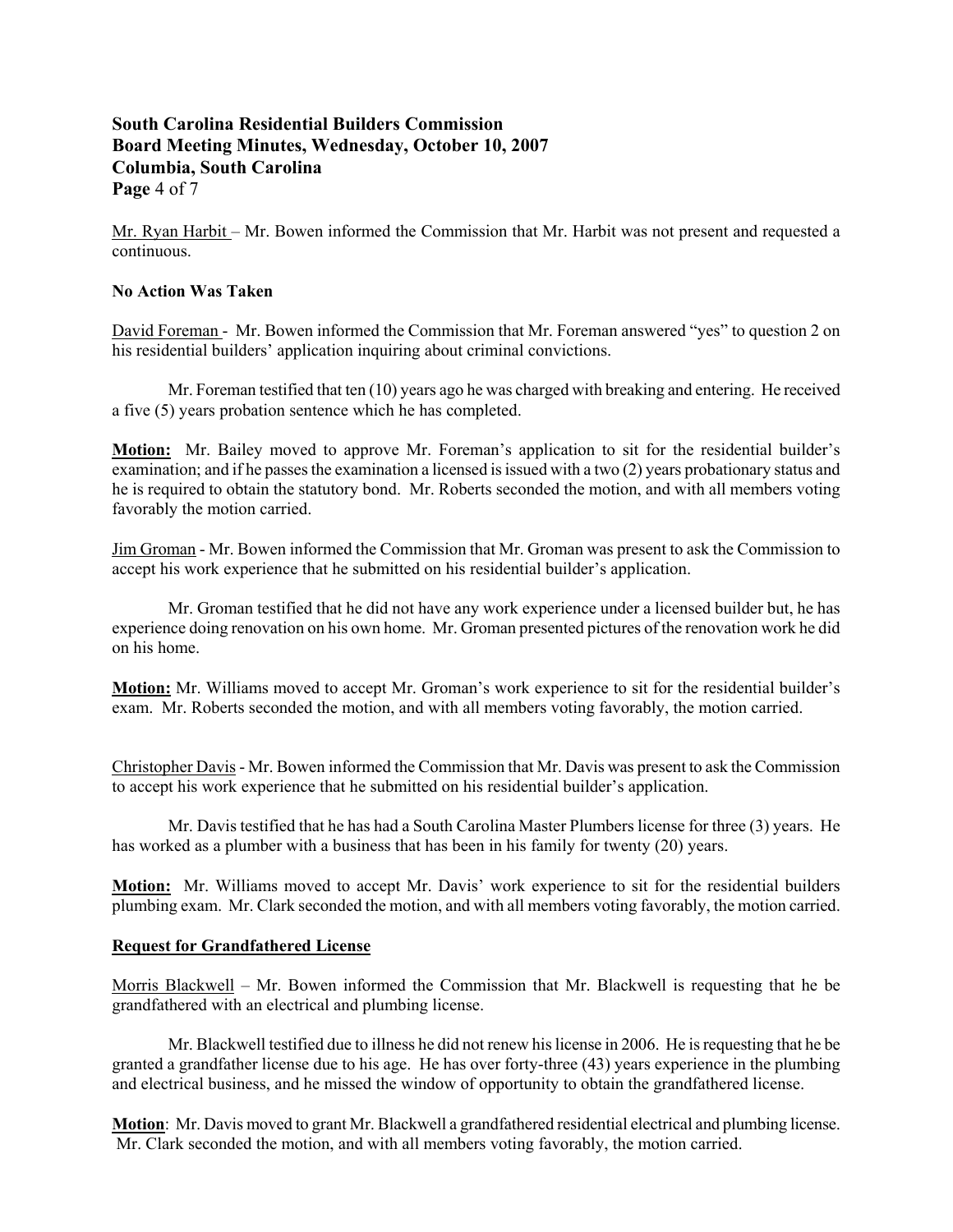# **South Carolina Residential Builders Commission Board Meeting Minutes, Wednesday, October 10, 2007 Columbia, South Carolina Page** 5 of 7

## **Board Review of Hearing Officer's Report**

### Final Order Hearings

Mr. Williams called the hearings to order. Mr. Jamie Saxon was the hearing advisor.

Lawrence Lebby - This matter was heard before John Curl, Administrative Hearing Officer, on August 22, 2007, (2006-367). Mr. Curl's recommendation was as follows:

- 1. The Respondent shall pay a fine of Three Thousand Five Hundred (\$3,500.00) Dollars within sixty (60) days of the date of the order. However, the fine shall be reduced to Five Hundred (\$500.00) Dollars if the Respondent reaches an acceptable monetary settlement with the homeowners evidenced by a letter to this effect from the homeowners. This shall not be deemed paid until received by the Commission. Failure to pay the fine shall prevent the Respondent from being re-registered or licensed.
- 2. The Respondent shall be required to obtain the statutory bond in each area of classification he registers for in the future regardless of the costs of any undertakings he might enter.
- 3. If the Respondent fails to comply with the terms of the order, a Cease and Desist Order will be issued.

Mr. Curl recused himself from participating because he was the hearing officer in this matter.

**Motion:** Mr. Bailey moved to approve the Administrative Hearing Officer's Recommendation for Lawrence Lebby. Mr. Clark seconded the motion, and with all members present voting favorably, the motion carried.

Sammie L. Nolan – This matter was heard before John Curl, Administrative Hearing Officer, on August 21, 2007, (Case # 2005-357). Mr. Curl's recommendation was as follows:

- 1. The Respondent shall pay a fine of Two Thousand Dollars (\$2,000.00) Dollars. This fine shall not be deemed paid until received by the Commission. Failure to pay the fine may prevent the Respondent from being re-licensed.
- 2. If the Respondent reapplies in the future for licensure, he must appear before the Commission, and present evidence satisfactory to the Commission, in its discretion, which shows he has obtained a Fifteen Thousand (\$15,000.00) Dollars surety bond.

Mr. Curl recused himself from participating because he was the hearing officer in this matter.

**Motion:** Mr. Clark moved to approve the Administrative Hearing Officer's Recommendation for Sammie Nolan (Case # 2005-357). Mr. Davis seconded the motion, and with all members present voting favorably, the motion carried.

Charles Johnson – This matter was heard before John Curl, Administrative Hearing Officer, on September 4, 2007. Mr. Curl's recommendation was as follows:

- 1. The Respondent shall pay a fine of Five Thousand (\$5,000.00) Dollars. This fine shall not be deemed paid until received by the Commission. Failure to pay the fine shall prevent the Respondent from being re-licensed.
- 2. A Cease and Desist Order shall be issued to the Respondent, requiring the Respondent to cease and desist from engaging in the practice of residential home building and residential specialty contracting.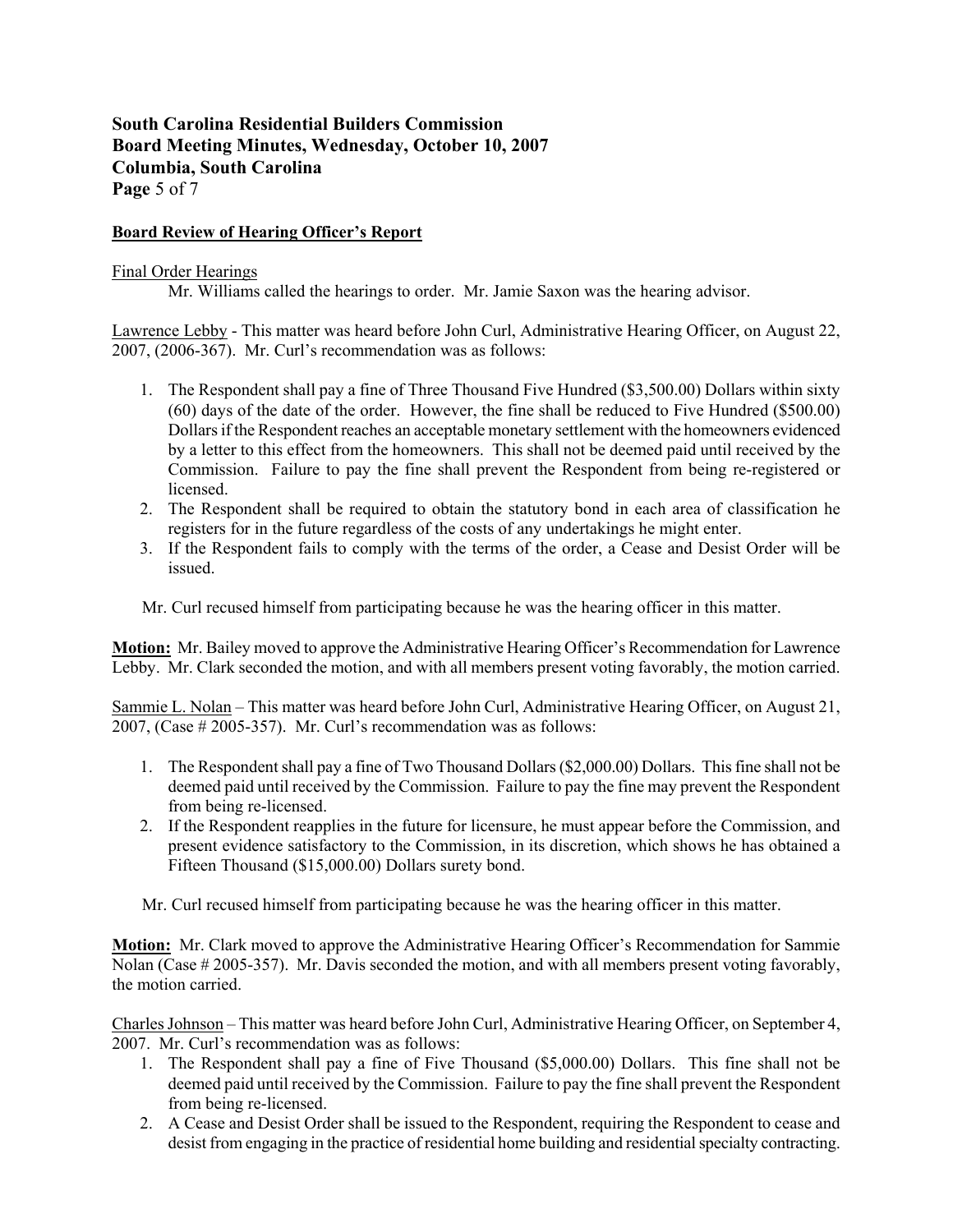# **South Carolina Residential Builders Commission Board Meeting Minutes, Wednesday, October 10, 2007 Columbia, South Carolina Page** 6 of 7

3. If the Respondent reapplies in the future for licensure or registration, he must appear before the Commission, and answer to the Commission for his gross negligence, incompetence, or misconduct in this matter. At that time, the Respondent shall appear before the Commission and present, among other matters, evidence satisfactory to the Commission, in its discretion, regarding the Respondent's fitness and qualifications to be licensed or registered in this state. At that time, the Commission, in its discretion, may deny licensure, require passage of an examination, among other requirements, or impose such additional terms and conditions upon the Respondent's license or registration as it may deem appropriate.

Mr. Curl recused himself from participating because he was the hearing officer in this matter.

**Motion:** Mr. Bailey moved to approve the Administrative Hearing Officer's Recommendation for Charles Johnson. Mr. Davis seconded the motion, and with all members voting favorably, the motion carried.

Mr. Christopher Clink – This matter was heard before John Curl, Administrative Hearing Officer, on September 4, 2007 (Case # 2007-107). Mr. Curl's recommendation was as follows:

1. The Respondent's shall pay a fine of Five Thousand (\$5,000.00) Dollars. This fine shall not be deemed paid until received by the Commission. Failure to pay the fine shall prevent the Respondent from being re-licensed. The Respondent shall pay a fine of Twenty-Five Hundred Dollars (\$2,500.00). This fine shall not be deemed paid until it is received by the Commission.

Mr. Curl recused himself from participating because he was the hearing officer in this matter.

**Motion:** Mr. Davis moved to approve the Administrative Hearing Officer's Recommendation for Christopher Clink. Mr. Clark seconded the motion, and with all members voting favorably, the motion carried.

## **Administrative Hearing Officer Recommendation**

Ricky Brewer

**Withdrawn** 

## **Displinary Hearing**

Karen Harris- Ms. Harris was represented by Mr. Leland B. Greeley, Esquire. Mr. Joseph N. Connell, Esquire, represented the state.

 Mr. Connell informed the Commission that on September 12, 2007, Ms. Harris signed a Memorandum of Agreement and Stipulations waiving a formal hearing before a disciplinary panel, and admitting the following are the facts of the case:

- 1. That on or about October 13, 2004, she submitted an estimate for the installation of a two-car garage and installation of a laminated beam in the interior of a residence;
- 2. That there had been no previous complaints against her;
- 3. That she was terminated from the building project(s) in question because of substandard work;
- 4. That on or about December 12, 2004, her attorney offered a partial refund to the Complainant in the amount of Four Thousand, Eight Hundred, and Thirty (\$4,830.00) Dollars;
- 5. That she hired a non-registered contractor to construction the foundation at the residence in question.
- 6. The Respondent admits to the aforementioned acts present grounds that constitute misconduct, as